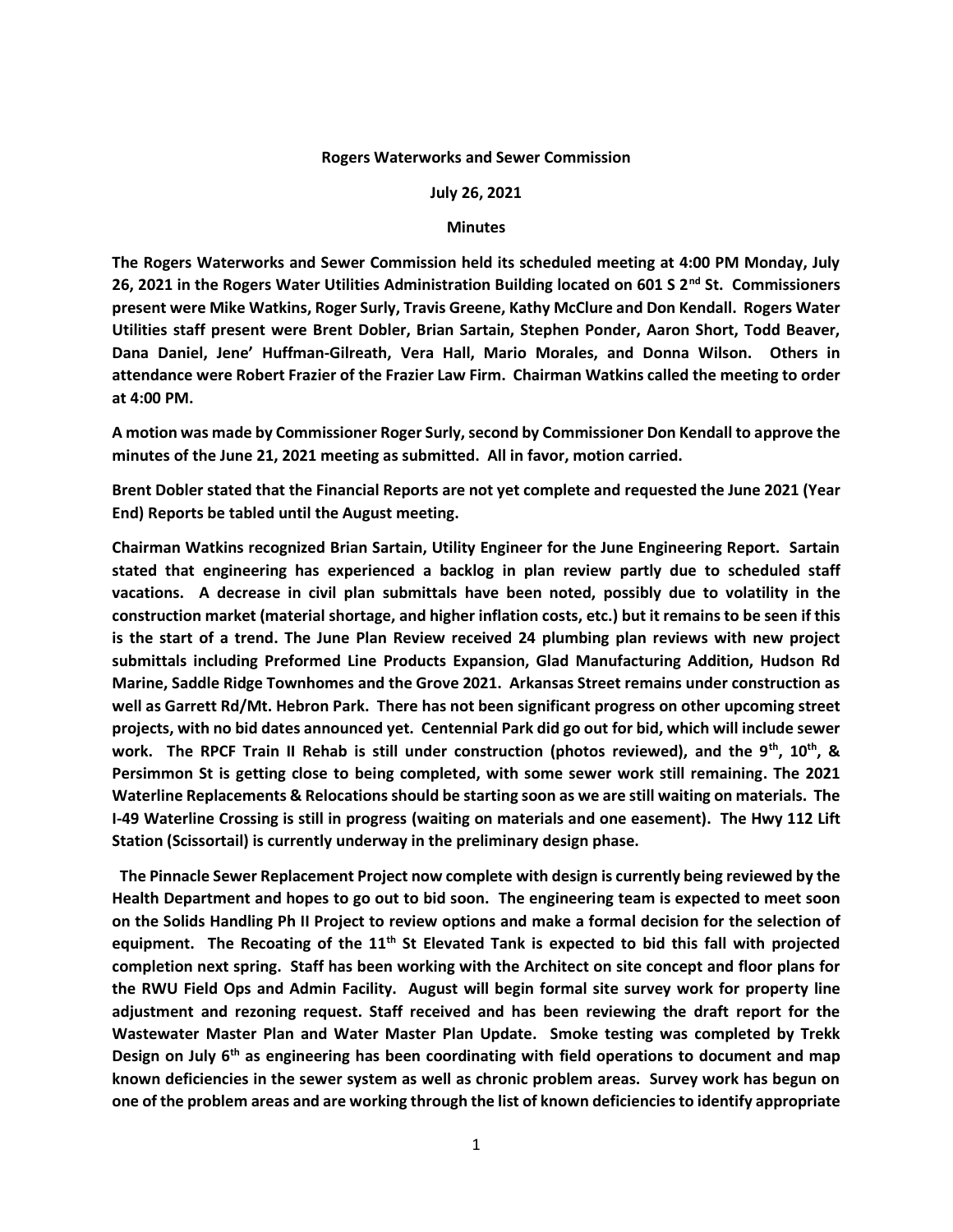**repair methods, which will be packaged in a bid. Sartain presented some photos of the Train II Rehab Project showing progress. There were no questions.**

**Chairman Watkins recognized Todd Beaver, RPCF Manager to present the June RPCF Reports. Beaver stated that the Discharge Monitoring Report had good results with no violations reported. The Industrial Pre-Treatment noted the total amount of surcharges for the 2020-2021 budget year (July 2020 through June 2021) is \$79,337.97. There were nine (9) self-monitoring reports processed with no permit violations since January 2021. The FOG primarily focused on follow-up inspections, plan reviews, sampling and training. Changes were made to the FSE FOG poster that covers details of the Clean Kitchen Practices that FSE's should follow. These are expected to be printed and ready for distribution by the end of the 3rd quarter. RPCF has hired a new maintenance technician making full staff now. Maintenance has continued trying to identify problems with the traveling bridge on filter 2. It has taken some time for their arrival and now expect to get the wheels replaced. We are working on establishing a quote for needed maintenance on the sludge dryer. 343.6 MG was treated in June with approximately 88.4 MG from Infiltration and Inflow. These flows included 3.29" of rain over nine (9) events. There were no questions.**

**Chairman Watkins recognized Jene' Huffman-Gilreath, Shared Services Manager to present the IT Report. She stated the department is now staffed with four (4) full time employees. She shared the concern for RWU's cybersecurity. The IT Team has been working diligently with CISA (Cypersecurity and Infrastructure Security Agency) to strengthen and segregate our network to increase security and control. Huffman-Gilreath explained that she with the IT Team just had an in- house team workshop bringing ideas and brainstorming to identify our weaknesses and put a plan in place to better provide security as well as software implementation. There were no questions.**

**Huffman-Gilreath continued to present Resolution No. 21-18 authorizing a change order with Timmons Group, Inc. for implementation of Cityworks and related software. The approximate total cost of the change order is \$676,000. This has been budgeted and a portion will be a cost share with the City of Rogers. Commissioner Travis Greene asked how long of a time table. Huffman-Gilreath said this is expected to be over a three (3) year span. Commissioner Don Kendall made a motion, second by Commissioner Kathy McClure to approve Resolution No. 21-18 for a change order with Timmons Group, Inc. as submitted for a total cost of approximately \$676,000 with a cost share portion with the City of Rogers. All in favor, motion carried.**

**Resolution No. 21-19 authorizing a joint procurement agreement with the City of Rogers for purchase of Hylands and Rock Solid Software Licenses in connection with procurement of Cityworks Software; appropriating funds for the purchase; waiving competitive bidding for the software licenses. Commissioner Roger Surly asked if this also was a cost share with the City of Rogers. Huffman-Gilreath replied yes. A motion was made by Commissioner Kathy McClure, second by Commissioner Don Kendall to approve Resolution No. 21-19 as submitted. All in favor, motion carried.**

**Chairman Watkins recognized Brian Sartain, Utility Engineer to present Resolution No. 21-20 (also Exhibit A, Affidavit of Document Destruction) authorizing destruction of certain engineering documents that are older than ten (10) years needing to be destroyed in accordance with the RWU Record Retention and Disposal Policy. Commissioner Roger Surly asked if an electronic copy of these files were needed. Sartain stated that staff has carefully reviewed the list of documents inventory and did make electronic copies of certain items that were deemed to be useful, but that most documents proposed**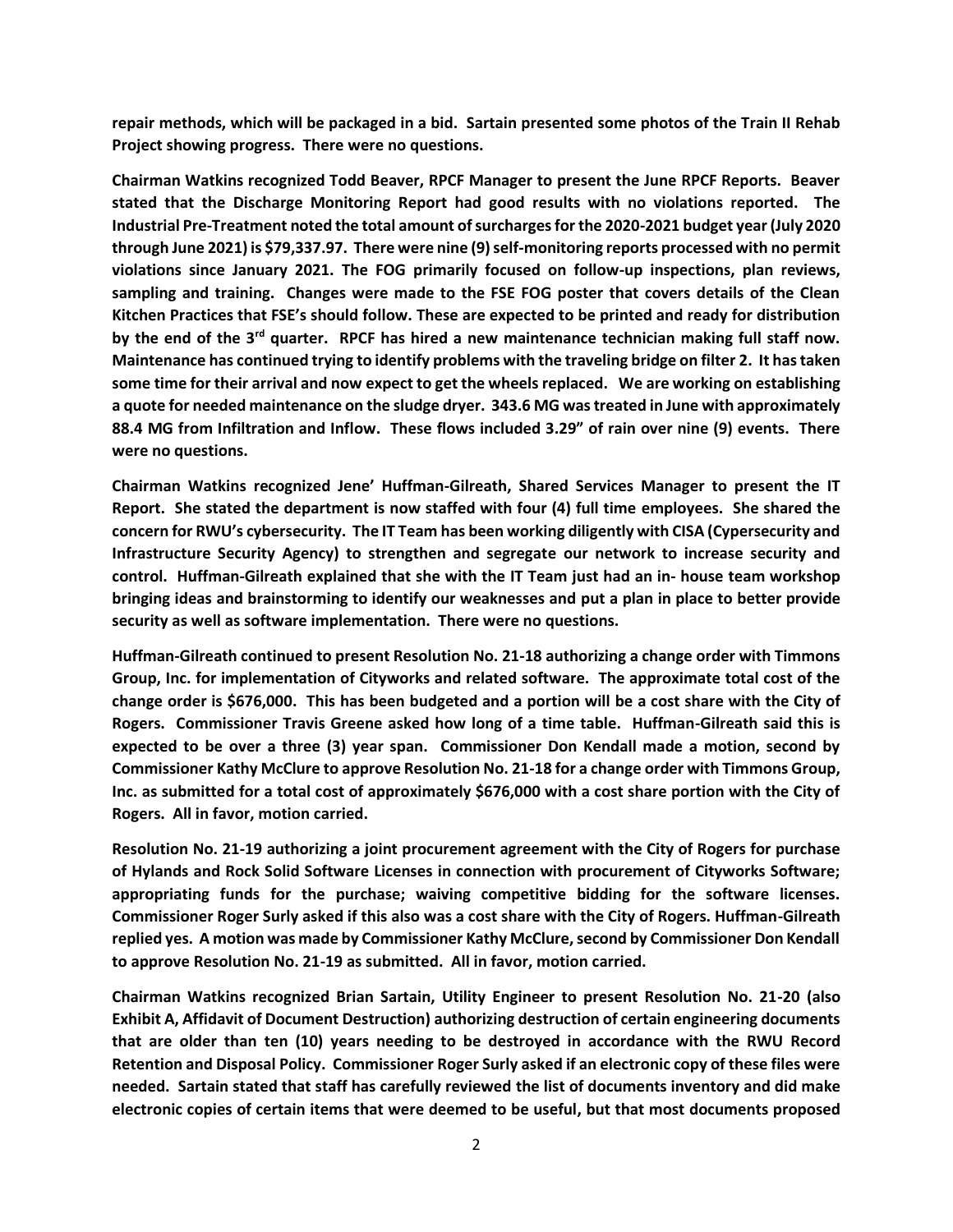**for destruction were part of the design development and construction process, and had been superseded by permanent record drawings and easements which are retained. A motion was made by Commissioner Travis Greene, second by Commissioner Don Kendall to approve Resolution No. 21-20 as submitted. All in favor, motion carried.**

**Sartain presented request for approval of CMAR agreement with Flintco, LLC to provide Construction Management/General Contractor Services, authorizing staff to negotiate the final form and content of the Agreement, which shall include a lump sum fee of \$25,000 plus reimbursable expenses for preconstruction services, and establishing a construction manager's fee of 5.5% of the cost of the work for construction phase services. A guaranteed maximum price amendment will be executed at the appropriate preconstruction milestone when the cost of the work can be accurately estimated. Staff will return to the Commission for approval of this amendment. Commissioner Travis Greene asked what the estimated budgeted amount for this project. Sartain replied 5 million for the RWU Field Ops and Administration Facility Project. Commissioner Kathy McClure made a motion, second by Commissioner Travis Greene to approve the CMAR agreement with Flintco, LLC as submitted. All in favor, motion carried.**

**Chairman Watkins recognized Todd Beaver, RPCF Manager to present Resolution No. 21-21 authorizing purchase of a hydroflo pump for the RPCF from JCI Industries, Inc; authorizing expenditure of up to and including \$59,104 plus shipping and applicable taxes for the purchase; waiving competitive bidding. This is a budgeted item. A motion was made by Commissioner Don Kendall, second by Commissioner Roger Surly to approve Resolution No. 21-21 in the amount of \$59,104 from JCI Industries, Inc. as submitted. All in favor, motion carried.**

**Chairman Watkins recognized Robert Frazier, RWU legal counsel requesting approval of Resolution No. 21-22 authorizing a development agreement pertaining to a proposed annexation of land near Lillard Lane. Frazier referred to a map showing the location of the real property proposed to be annexed. Commissioner Travis Greene asked the estimated cost if RWU had to extend water and sewer services to the property at its own expense. Brian Sartain replied it would be a possible six figure significant amount. After discussion, Commissioner Roger Surly made a motion, second by Commissioner Kathy McClure to approve Resolution No. 21-22 as submitted. All in favor, motion carried.**

**Frazier continued with presentation of Resolution No. 21-23 authorizing action with respect to Case No. 04CV-19-2460 (the Ramthun Litigation) pending in Benton County, Arkansas Circuit Court. A motion was made by Commissioner Don Kendall, second by Commissioner Kathy McClure to approve Resolution No. 21-23 as submitted. All in favor, motion carried.**

**Frazier requested approval of Resolution No. 21-24 a resolution increasing the purchasing authority of the Superintendent of Rogers Water Utilities. Act 435,** *inter-alia* **amends Ark. Code. Ann. §14-58-303 (b) to raise the amounts for which competitive bidding is required from Twenty Thousand Dollars (\$20,000) to Thirty Five Thousand Dollars (\$35,000). Commissioner Roger Surly made a motion, second by Commissioner Travis Greene to approve Resolution No. 21-24 as submitted. All in favor, motion carried.** 

**With no further business, Chairman Watkins adjourned the meeting at 5:24 PM.**